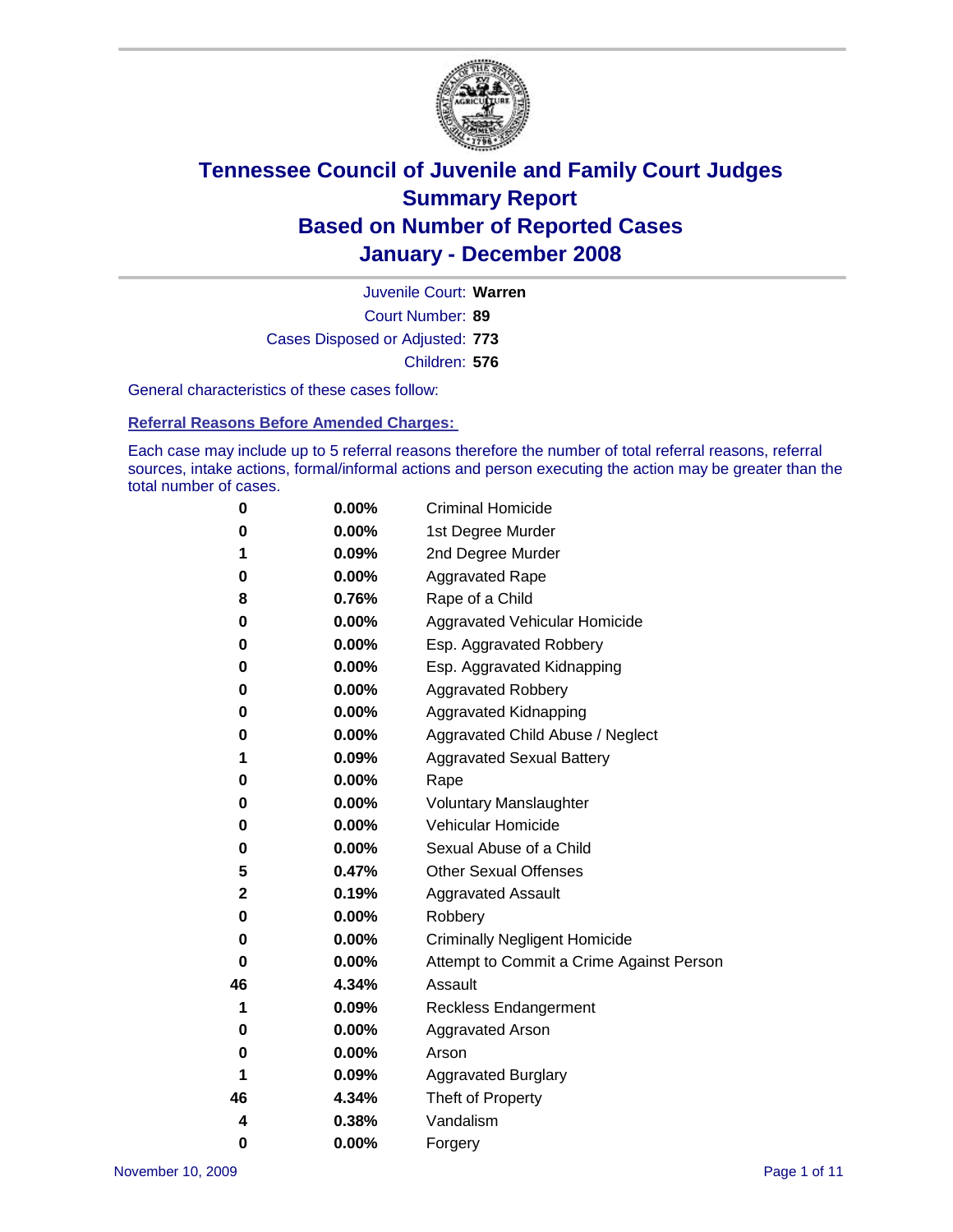

Court Number: **89** Juvenile Court: **Warren** Cases Disposed or Adjusted: **773** Children: **576**

#### **Referral Reasons Before Amended Charges:**

Each case may include up to 5 referral reasons therefore the number of total referral reasons, referral sources, intake actions, formal/informal actions and person executing the action may be greater than the total number of cases.

| 0            | 0.00%  | <b>Worthless Checks</b>                                     |
|--------------|--------|-------------------------------------------------------------|
| $\bf{0}$     | 0.00%  | Illegal Possession / Fraudulent Use of Credit / Debit Cards |
| 22           | 2.08%  | <b>Burglary</b>                                             |
| 0            | 0.00%  | Unauthorized Use of a Vehicle                               |
| 0            | 0.00%  | <b>Cruelty to Animals</b>                                   |
| 1            | 0.09%  | Sale of Controlled Substances                               |
| 17           | 1.61%  | <b>Other Drug Offenses</b>                                  |
| 27           | 2.55%  | Possession of Controlled Substances                         |
| 0            | 0.00%  | <b>Criminal Attempt</b>                                     |
| 1            | 0.09%  | Carrying Weapons on School Property                         |
| 1            | 0.09%  | Unlawful Carrying / Possession of a Weapon                  |
| 3            | 0.28%  | <b>Evading Arrest</b>                                       |
| 0            | 0.00%  | Escape                                                      |
| 3            | 0.28%  | Driving Under Influence (DUI)                               |
| 26           | 2.46%  | Possession / Consumption of Alcohol                         |
| $\mathbf{2}$ | 0.19%  | Resisting Stop, Frisk, Halt, Arrest or Search               |
| 0            | 0.00%  | <b>Aggravated Criminal Trespass</b>                         |
| 7            | 0.66%  | Harassment                                                  |
| 6            | 0.57%  | Failure to Appear                                           |
| 1            | 0.09%  | Filing a False Police Report                                |
|              | 0.09%  | Criminal Impersonation                                      |
| 21           | 1.98%  | <b>Disorderly Conduct</b>                                   |
| 1            | 0.09%  | <b>Criminal Trespass</b>                                    |
| 3            | 0.28%  | <b>Public Intoxication</b>                                  |
| 0            | 0.00%  | Gambling                                                    |
| 346          | 32.67% | Traffic                                                     |
| 8            | 0.76%  | <b>Local Ordinances</b>                                     |
| 22           | 2.08%  | Violation of Wildlife Regulations                           |
| 26           | 2.46%  | Contempt of Court                                           |
| 73           | 6.89%  | Violation of Probation                                      |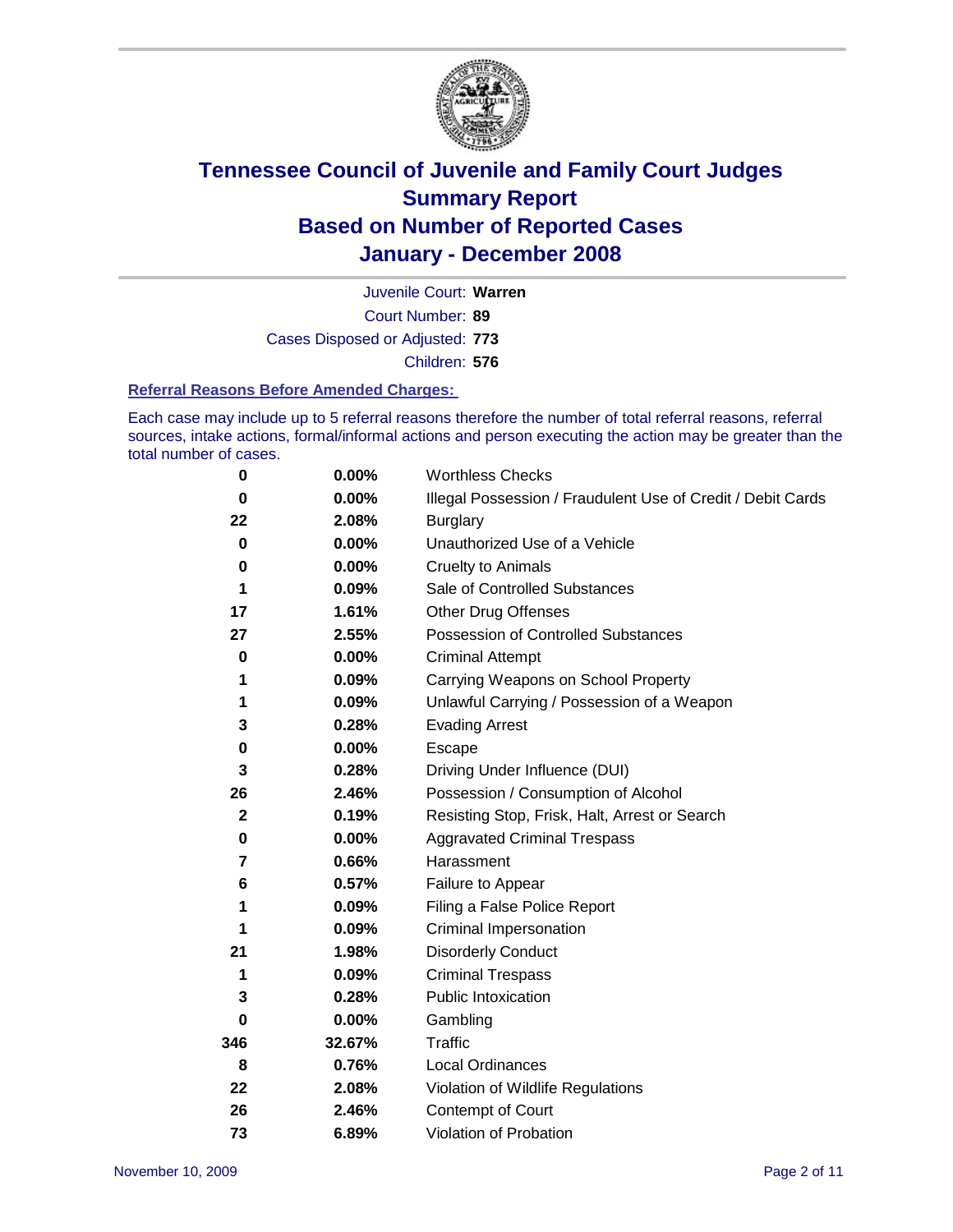

Court Number: **89** Juvenile Court: **Warren** Cases Disposed or Adjusted: **773** Children: **576**

#### **Referral Reasons Before Amended Charges:**

Each case may include up to 5 referral reasons therefore the number of total referral reasons, referral sources, intake actions, formal/informal actions and person executing the action may be greater than the total number of cases.

| 9            | 0.85%    | Violation of Aftercare                 |
|--------------|----------|----------------------------------------|
| 42           | 3.97%    | <b>Unruly Behavior</b>                 |
| 140          | 13.22%   | Truancy                                |
| 14           | 1.32%    | In-State Runaway                       |
| $\bf{0}$     | 0.00%    | Out-of-State Runaway                   |
| 25           | 2.36%    | Possession of Tobacco Products         |
| 4            | 0.38%    | Violation of a Valid Court Order       |
| 14           | 1.32%    | Violation of Curfew                    |
| 0            | 0.00%    | Sexually Abused Child                  |
| 0            | 0.00%    | <b>Physically Abused Child</b>         |
| 0            | $0.00\%$ | Dependency / Neglect                   |
| 0            | $0.00\%$ | <b>Termination of Parental Rights</b>  |
| 0            | $0.00\%$ | <b>Violation of Pretrial Diversion</b> |
| 0            | $0.00\%$ | Violation of Informal Adjustment       |
| 74           | 6.99%    | <b>Judicial Review</b>                 |
| $\mathbf{2}$ | 0.19%    | <b>Administrative Review</b>           |
| 0            | 0.00%    | <b>Foster Care Review</b>              |
| 0            | $0.00\%$ | Custody                                |
| 0            | 0.00%    | Visitation                             |
| 0            | 0.00%    | Paternity / Legitimation               |
| 0            | 0.00%    | <b>Child Support</b>                   |
| 0            | 0.00%    | <b>Request for Medical Treatment</b>   |
| 0            | 0.00%    | <b>Consent to Marry</b>                |
| 2            | 0.19%    | Other                                  |
| 1,059        | 100.00%  | <b>Total Referrals</b>                 |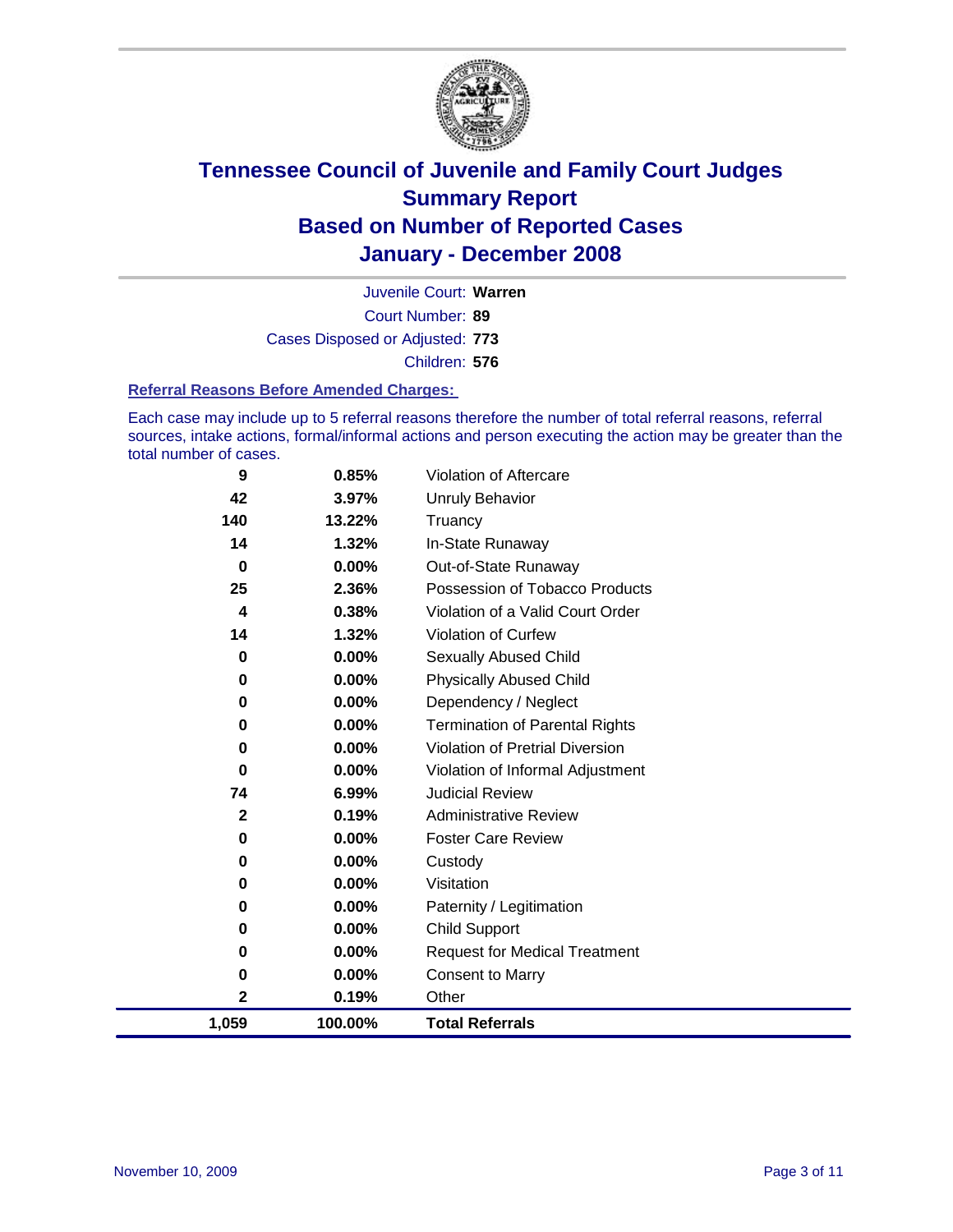

| Juvenile Court: Warren     |                                 |                                   |  |  |  |  |
|----------------------------|---------------------------------|-----------------------------------|--|--|--|--|
| Court Number: 89           |                                 |                                   |  |  |  |  |
|                            | Cases Disposed or Adjusted: 773 |                                   |  |  |  |  |
|                            |                                 | Children: 576                     |  |  |  |  |
| <b>Referral Sources: 1</b> |                                 |                                   |  |  |  |  |
| 631                        | 59.58%                          | Law Enforcement                   |  |  |  |  |
| 60                         | 5.67%                           | Parents                           |  |  |  |  |
| 1                          | 0.09%                           | Relatives                         |  |  |  |  |
| 0                          | 0.00%                           | Self                              |  |  |  |  |
| 143                        | 13.50%                          | School                            |  |  |  |  |
| 0                          | 0.00%                           | <b>CSA</b>                        |  |  |  |  |
| 64                         | 6.04%                           | <b>DCS</b>                        |  |  |  |  |
| 1                          | 0.09%                           | <b>Other State Department</b>     |  |  |  |  |
| 1                          | 0.09%                           | <b>District Attorney's Office</b> |  |  |  |  |
| 111                        | 10.48%                          | <b>Court Staff</b>                |  |  |  |  |
| 0                          | 0.00%                           | Social Agency                     |  |  |  |  |
| 9                          | 0.85%                           | <b>Other Court</b>                |  |  |  |  |
| 37                         | 3.49%                           | Victim                            |  |  |  |  |
| 0                          | 0.00%                           | Child & Parent                    |  |  |  |  |
| 0                          | $0.00\%$                        | Hospital                          |  |  |  |  |
| 0                          | 0.00%                           | Unknown                           |  |  |  |  |

### **Age of Child at Referral: 2**

| 576 | 100.00%  | <b>Total Child Count</b> |
|-----|----------|--------------------------|
| 0   | $0.00\%$ | Unknown                  |
| 9   | 1.56%    | Ages 19 and Over         |
| 217 | 37.67%   | Ages 17 through 18       |
| 205 | 35.59%   | Ages 15 through 16       |
| 65  | 11.28%   | Ages 13 through 14       |
| 26  | 4.51%    | Ages 11 through 12       |
| 54  | 9.38%    | Ages 10 and Under        |
|     |          |                          |

<sup>1</sup> If different than number of Referral Reasons (1059), verify accuracy of your court's data.

<sup>2</sup> One child could be counted in multiple categories, verify accuracy of your court's data

**0.09%** Other

**1,059 100.00% Total Referral Sources**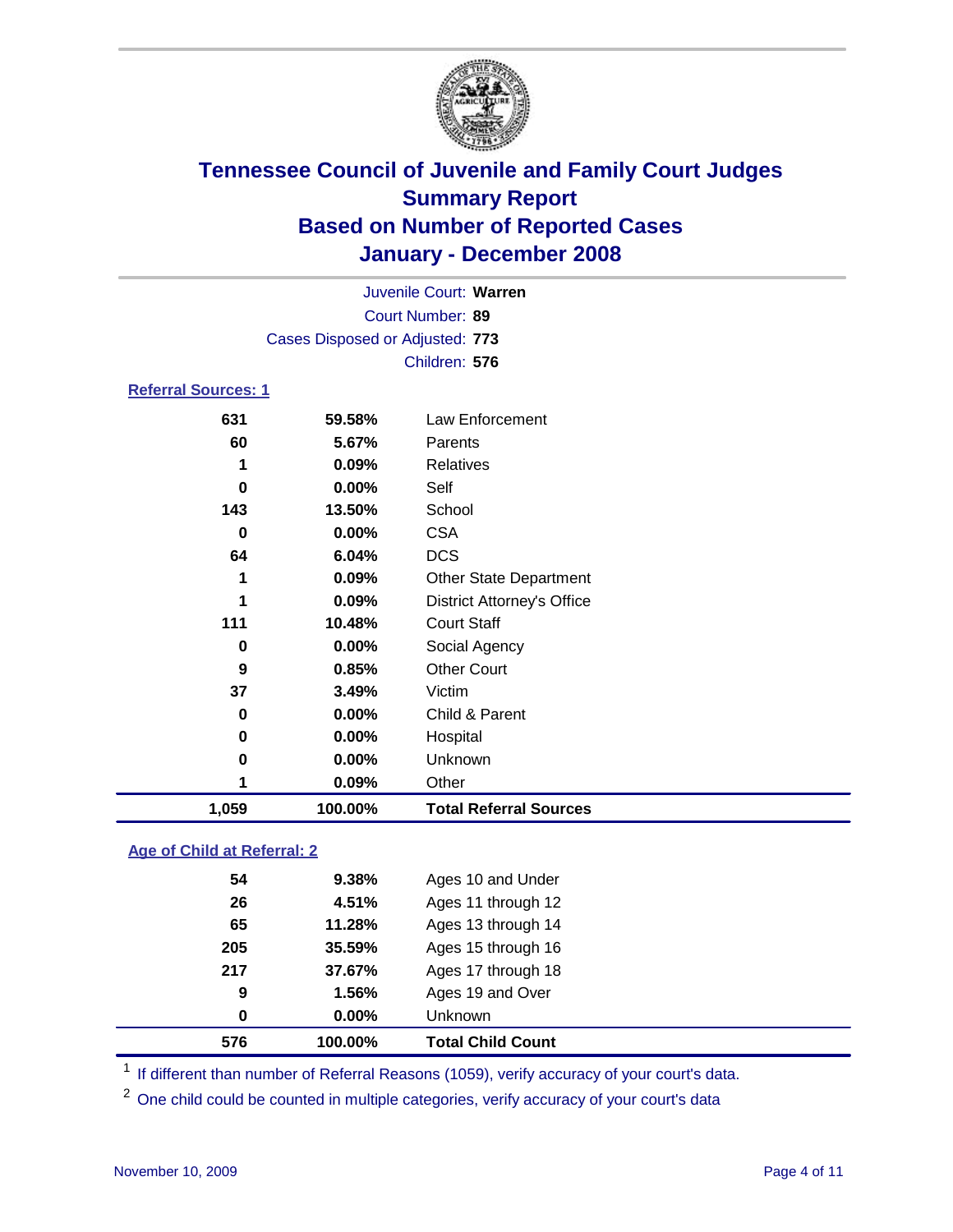

| Juvenile Court: Warren                  |                                 |                          |  |  |
|-----------------------------------------|---------------------------------|--------------------------|--|--|
| Court Number: 89                        |                                 |                          |  |  |
|                                         | Cases Disposed or Adjusted: 773 |                          |  |  |
|                                         |                                 | Children: 576            |  |  |
| Sex of Child: 1                         |                                 |                          |  |  |
| 363                                     | 63.02%                          | Male                     |  |  |
| 213                                     | 36.98%                          | Female                   |  |  |
| $\bf{0}$                                | 0.00%                           | Unknown                  |  |  |
| 576                                     | 100.00%                         | <b>Total Child Count</b> |  |  |
| Race of Child: 1                        |                                 |                          |  |  |
| 537                                     | 93.23%                          | White                    |  |  |
| 25                                      | 4.34%                           | African American         |  |  |
| $\mathbf{2}$                            | 0.35%                           | Native American          |  |  |
| 1                                       | 0.17%                           | Asian                    |  |  |
| 11                                      | 1.91%                           | Mixed                    |  |  |
| $\bf{0}$                                | 0.00%                           | Unknown                  |  |  |
| 576                                     | 100.00%                         | <b>Total Child Count</b> |  |  |
| <b>Hispanic Origin: 1</b>               |                                 |                          |  |  |
| 70                                      | 12.15%                          | Yes                      |  |  |
| 506                                     | 87.85%                          | <b>No</b>                |  |  |
| $\mathbf 0$                             | 0.00%                           | Unknown                  |  |  |
| 576                                     | 100.00%                         | <b>Total Child Count</b> |  |  |
| <b>School Enrollment of Children: 1</b> |                                 |                          |  |  |
| 532                                     | 92.36%                          | Yes                      |  |  |
| 33                                      | 5.73%                           | No                       |  |  |
| 11                                      | 1.91%                           | Unknown                  |  |  |
| 576                                     | 100.00%                         | <b>Total Child Count</b> |  |  |

One child could be counted in multiple categories, verify accuracy of your court's data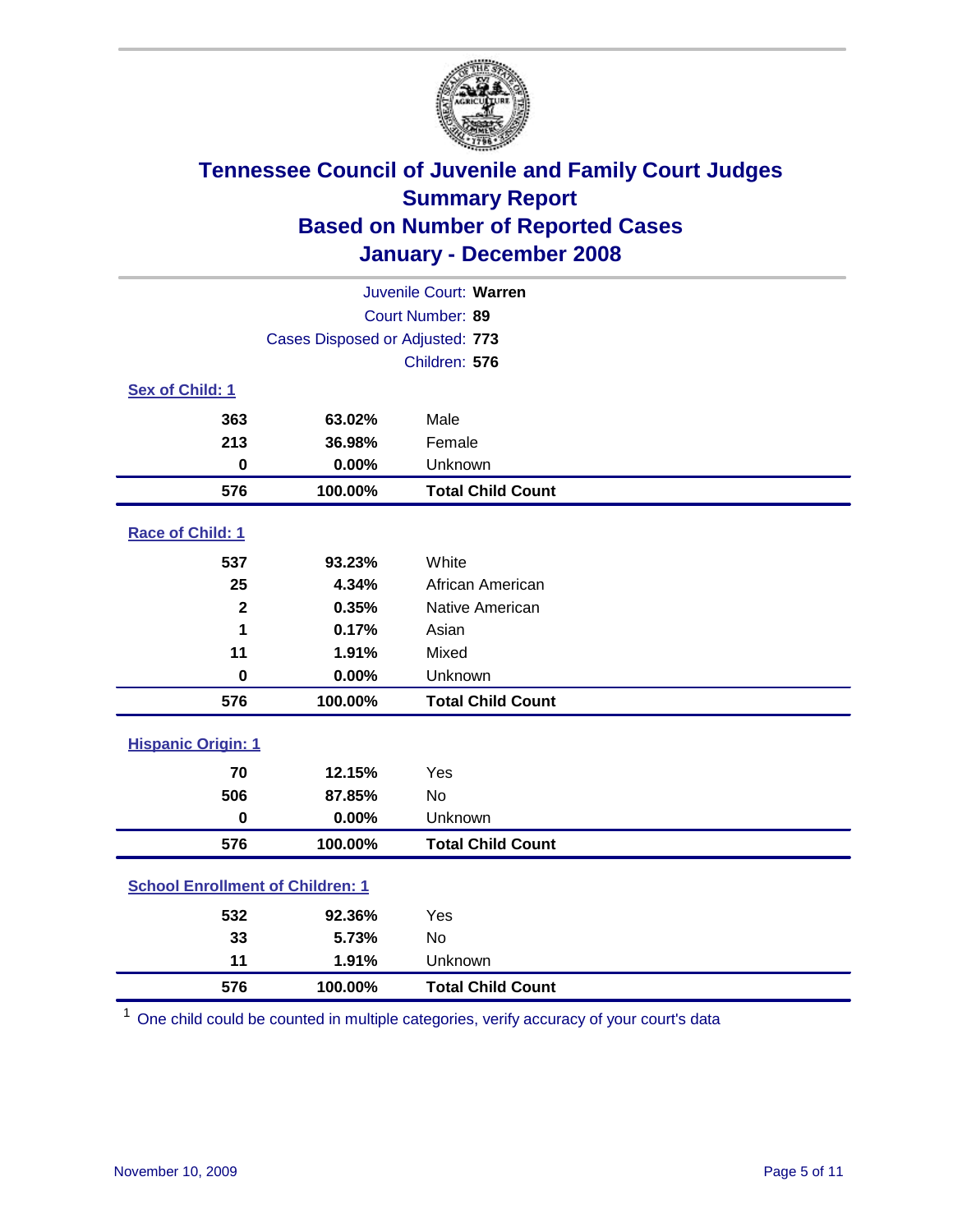

Court Number: **89** Juvenile Court: **Warren** Cases Disposed or Adjusted: **773** Children: **576**

#### **Living Arrangement of Child at Time of Referral: 1**

| 576 | 100.00%  | <b>Total Child Count</b>     |
|-----|----------|------------------------------|
| 0   | 0.00%    | Other                        |
| 4   | 0.69%    | Unknown                      |
| 15  | 2.60%    | Independent                  |
| 0   | $0.00\%$ | In an Institution            |
| 0   | $0.00\%$ | In a Residential Center      |
| 0   | $0.00\%$ | In a Group Home              |
| 5   | 0.87%    | With Foster Family           |
| 0   | $0.00\%$ | With Adoptive Parents        |
| 23  | $3.99\%$ | <b>With Relatives</b>        |
| 63  | 10.94%   | <b>With Father</b>           |
| 293 | 50.87%   | With Mother                  |
| 12  | 2.08%    | With Mother and Stepfather   |
| 4   | $0.69\%$ | With Father and Stepmother   |
| 157 | 27.26%   | With Both Biological Parents |
|     |          |                              |

#### **Type of Detention: 2**

| 773 | 100.00%  | <b>Total Detention Count</b> |
|-----|----------|------------------------------|
| 0   | $0.00\%$ | Other                        |
| 738 | 95.47%   | Does Not Apply               |
| 0   | $0.00\%$ | <b>Unknown</b>               |
| 0   | 0.00%    | <b>Psychiatric Hospital</b>  |
| 0   | $0.00\%$ | Jail - No Separation         |
| 0   | $0.00\%$ | Jail - Partial Separation    |
| 0   | $0.00\%$ | Jail - Complete Separation   |
| 35  | 4.53%    | Juvenile Detention Facility  |
| 0   | $0.00\%$ | Non-Secure Placement         |
|     |          |                              |

<sup>1</sup> One child could be counted in multiple categories, verify accuracy of your court's data

<sup>2</sup> If different than number of Cases (773) verify accuracy of your court's data.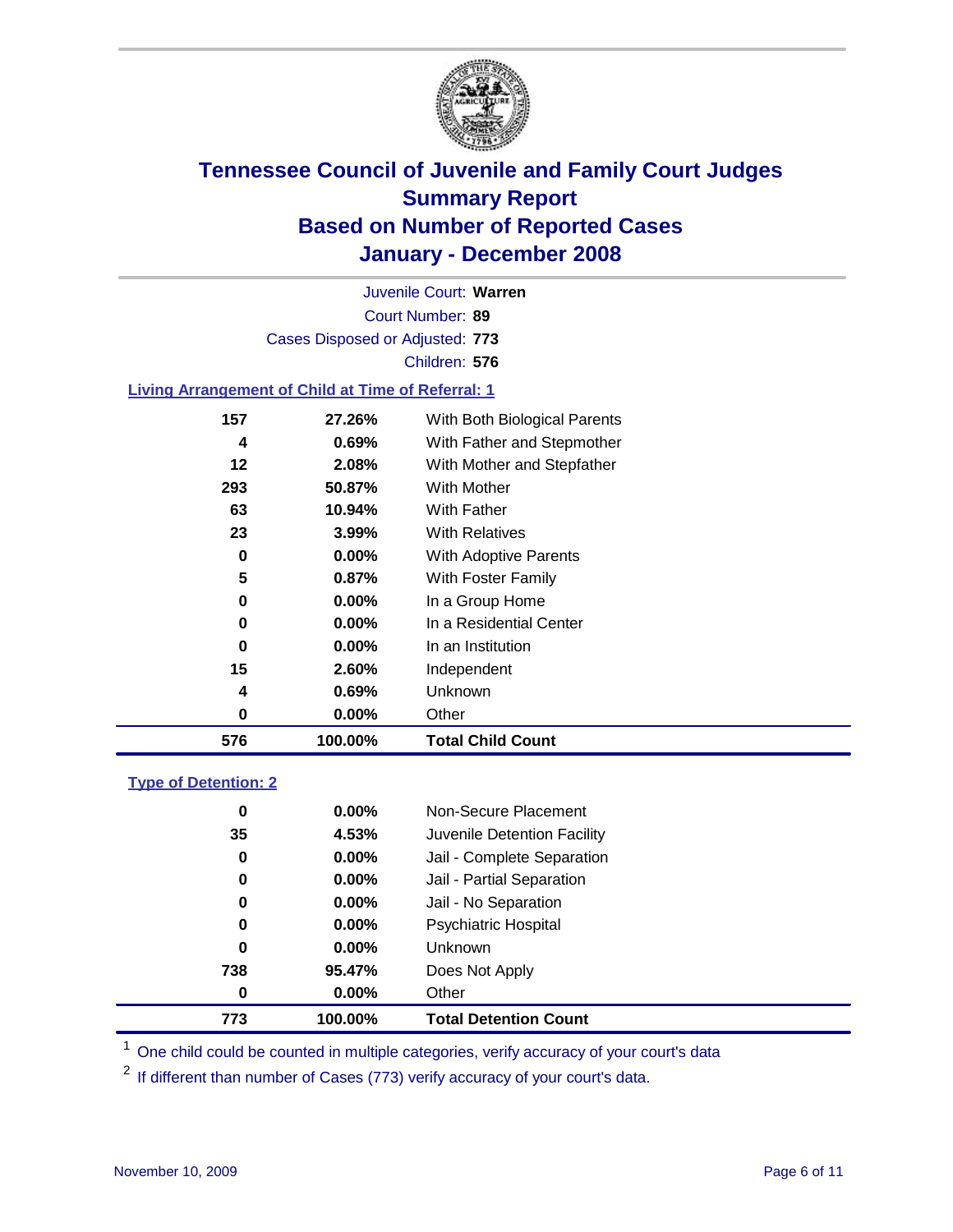

|                                                    | Juvenile Court: Warren          |                                      |  |  |  |
|----------------------------------------------------|---------------------------------|--------------------------------------|--|--|--|
|                                                    | Court Number: 89                |                                      |  |  |  |
|                                                    | Cases Disposed or Adjusted: 773 |                                      |  |  |  |
|                                                    |                                 | Children: 576                        |  |  |  |
| <b>Placement After Secure Detention Hearing: 1</b> |                                 |                                      |  |  |  |
| 22                                                 | 2.85%                           | Returned to Prior Living Arrangement |  |  |  |
| $\bf{0}$                                           | 0.00%                           | Juvenile Detention Facility          |  |  |  |
| $\bf{0}$                                           | 0.00%                           | Jail                                 |  |  |  |
| 11                                                 | 1.42%                           | Shelter / Group Home                 |  |  |  |
| 0                                                  | 0.00%                           | <b>Foster Family Home</b>            |  |  |  |
| 1                                                  | 0.13%                           | Psychiatric Hospital                 |  |  |  |
| 1                                                  | 0.13%                           | Unknown                              |  |  |  |
| 738                                                | 95.47%                          | Does Not Apply                       |  |  |  |
| 0                                                  | $0.00\%$                        | Other                                |  |  |  |
| 773                                                | 100.00%                         | <b>Total Placement Count</b>         |  |  |  |
| <b>Intake Actions: 2</b>                           |                                 |                                      |  |  |  |
| 587                                                | 55.43%                          | <b>Petition Filed</b>                |  |  |  |
| 1                                                  | 0.09%                           | <b>Motion Filed</b>                  |  |  |  |
| 339                                                | 32.01%                          | <b>Citation Processed</b>            |  |  |  |
| 0                                                  | 0.00%                           | Notification of Paternity Processed  |  |  |  |
| 44                                                 | 4.15%                           | Scheduling of Judicial Review        |  |  |  |
| $\mathbf{2}$                                       | 0.19%                           | Scheduling of Administrative Review  |  |  |  |
| 0                                                  | 0.00%                           | Scheduling of Foster Care Review     |  |  |  |
| 0                                                  |                                 |                                      |  |  |  |
|                                                    | 0.00%                           | Unknown                              |  |  |  |
| 0                                                  | 0.00%                           | Does Not Apply                       |  |  |  |
| 86                                                 | 8.12%                           | Other                                |  |  |  |

<sup>1</sup> If different than number of Cases (773) verify accuracy of your court's data.

<sup>2</sup> If different than number of Referral Reasons (1059), verify accuracy of your court's data.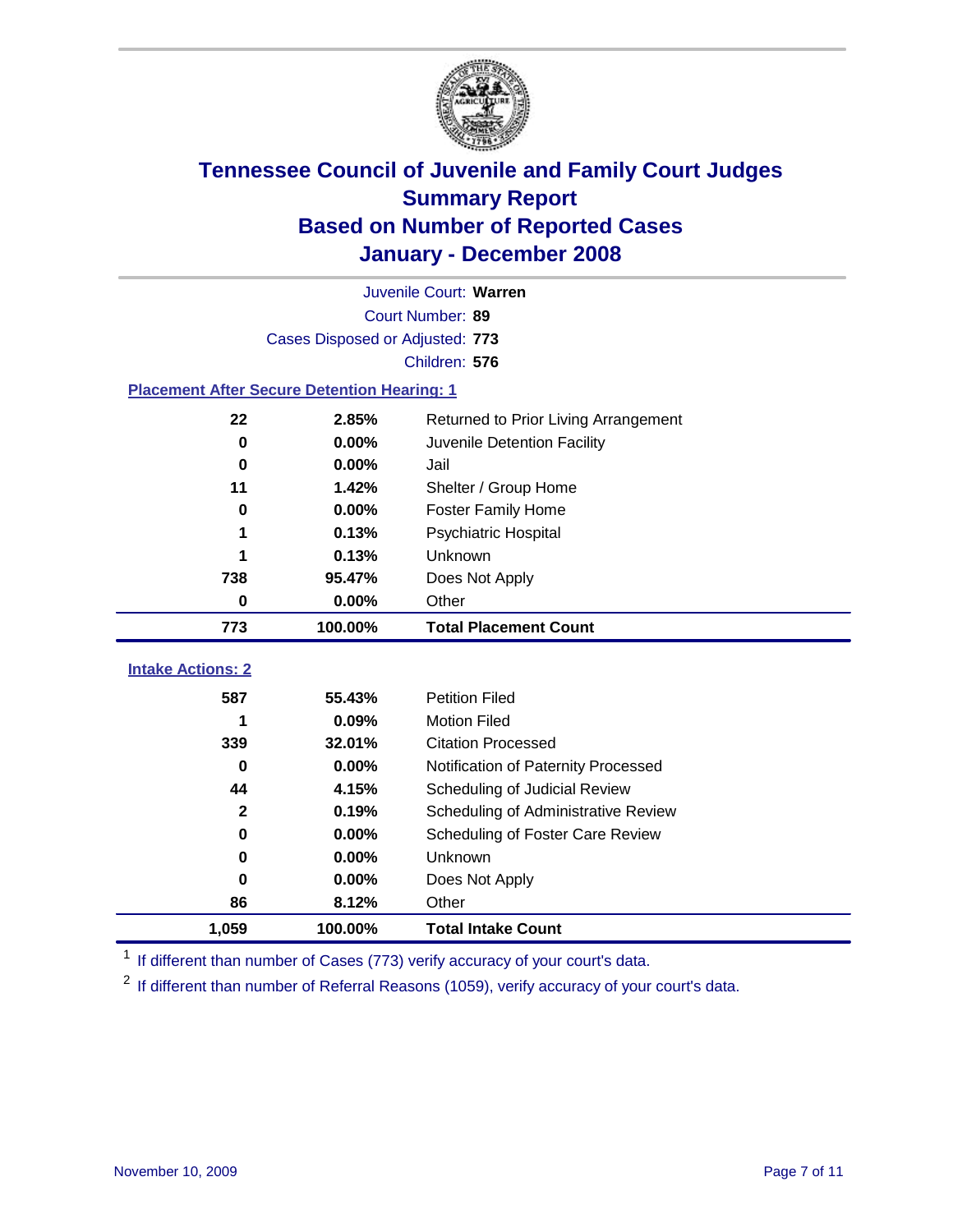

Court Number: **89** Juvenile Court: **Warren** Cases Disposed or Adjusted: **773** Children: **576**

#### **Last Grade Completed by Child: 1**

| 576                     | 100.00% | <b>Total Child Count</b> |  |
|-------------------------|---------|--------------------------|--|
| $\bf{0}$                | 0.00%   | Other                    |  |
| 29                      | 5.03%   | Unknown                  |  |
| 11                      | 1.91%   | Never Attended School    |  |
| $\bf{0}$                | 0.00%   | Graduated                |  |
| 1                       | 0.17%   | <b>GED</b>               |  |
| 0                       | 0.00%   | Non-Graded Special Ed    |  |
| $\boldsymbol{9}$        | 1.56%   | 12th Grade               |  |
| 136                     | 23.61%  | 11th Grade               |  |
| 138                     | 23.96%  | 10th Grade               |  |
| 104                     | 18.06%  | 9th Grade                |  |
| 48                      | 8.33%   | 8th Grade                |  |
| 24                      | 4.17%   | 7th Grade                |  |
| 22                      | 3.82%   | 6th Grade                |  |
| 12                      | 2.08%   | 5th Grade                |  |
| $\overline{\mathbf{z}}$ | 1.22%   | 4th Grade                |  |
| 14                      | 2.43%   | 3rd Grade                |  |
| 7                       | 1.22%   | 2nd Grade                |  |
| 6                       | 1.04%   | 1st Grade                |  |
| 8                       | 1.39%   | Kindergarten             |  |
| $\mathbf 0$             | 0.00%   | Preschool                |  |
| $\bf{0}$                | 0.00%   | Too Young for School     |  |

### **Enrolled in Special Education: 1**

<sup>1</sup> One child could be counted in multiple categories, verify accuracy of your court's data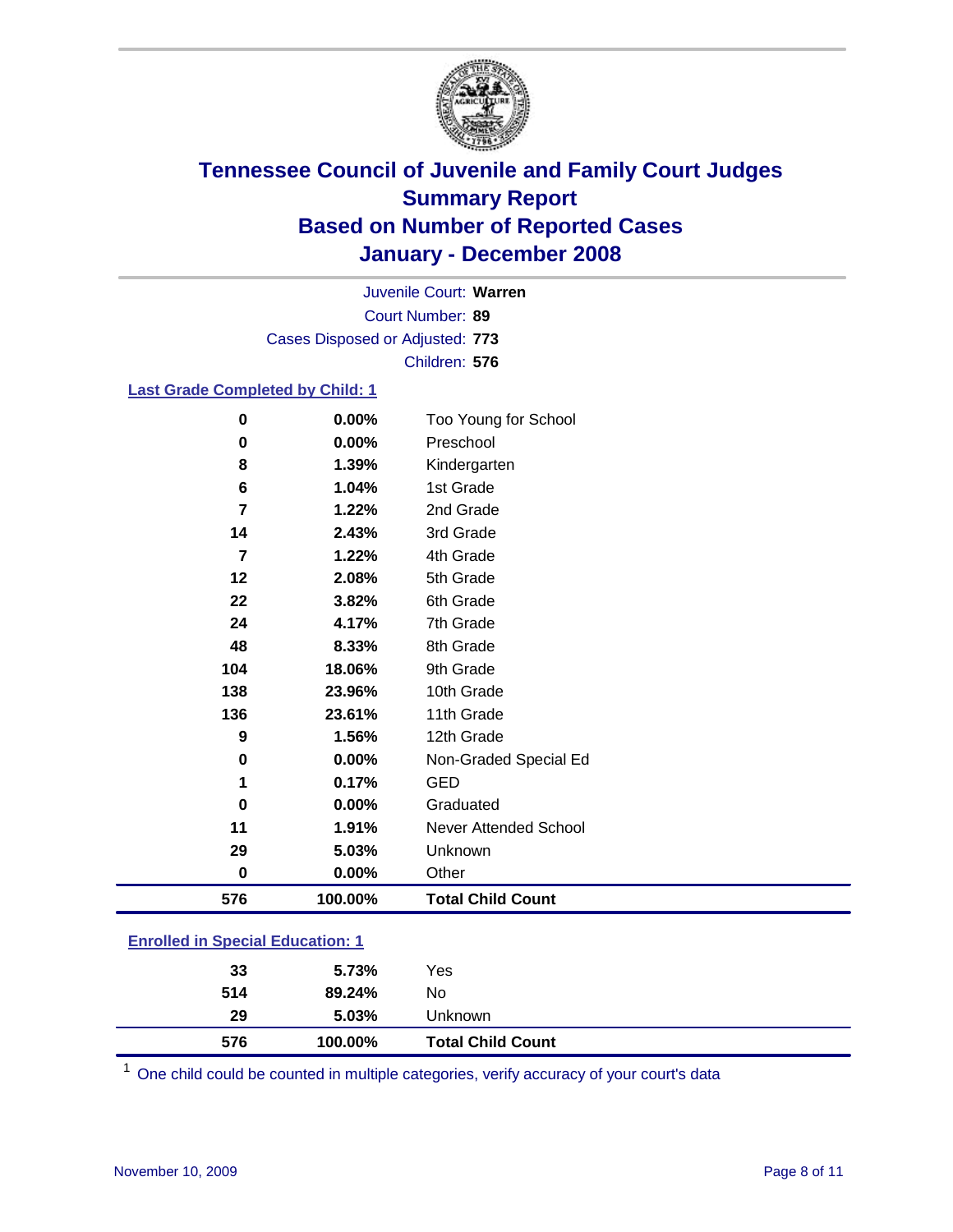

| Juvenile Court: Warren       |                                 |                           |  |  |  |
|------------------------------|---------------------------------|---------------------------|--|--|--|
|                              | Court Number: 89                |                           |  |  |  |
|                              | Cases Disposed or Adjusted: 773 |                           |  |  |  |
|                              |                                 | Children: 576             |  |  |  |
| <b>Action Executed By: 1</b> |                                 |                           |  |  |  |
| 934                          | 88.20%                          | Judge                     |  |  |  |
| 0                            | $0.00\%$                        | Referee                   |  |  |  |
| 125                          | 11.80%                          | <b>YSO</b>                |  |  |  |
| $\bf{0}$                     | $0.00\%$                        | Other                     |  |  |  |
| 0                            | $0.00\%$                        | Unknown                   |  |  |  |
| 1,059                        | 100.00%                         | <b>Total Action Count</b> |  |  |  |

#### **Formal / Informal Actions: 1**

| 120      | 11.33%   | Dismissed                                        |
|----------|----------|--------------------------------------------------|
| 0        | $0.00\%$ | Retired / Nolle Prosequi                         |
| 372      | 35.13%   | <b>Complaint Substantiated Delinquent</b>        |
| 392      | 37.02%   | <b>Complaint Substantiated Status Offender</b>   |
| 0        | $0.00\%$ | <b>Complaint Substantiated Dependent/Neglect</b> |
| 0        | $0.00\%$ | <b>Complaint Substantiated Abused</b>            |
| 0        | $0.00\%$ | <b>Complaint Substantiated Mentally III</b>      |
| 125      | 11.80%   | Informal Adjustment                              |
| 0        | 0.00%    | <b>Pretrial Diversion</b>                        |
| 0        | $0.00\%$ | <b>Transfer to Adult Court Hearing</b>           |
| 0        | 0.00%    | Charges Cleared by Transfer to Adult Court       |
| $\bf{0}$ | 0.00%    | Special Proceeding                               |
| 46       | 4.34%    | <b>Review Concluded</b>                          |
| 3        | 0.28%    | Case Held Open                                   |
| 1        | 0.09%    | Other                                            |
| 0        | 0.00%    | <b>Unknown</b>                                   |
| 1,059    | 100.00%  | <b>Total Action Count</b>                        |

<sup>1</sup> If different than number of Referral Reasons (1059), verify accuracy of your court's data.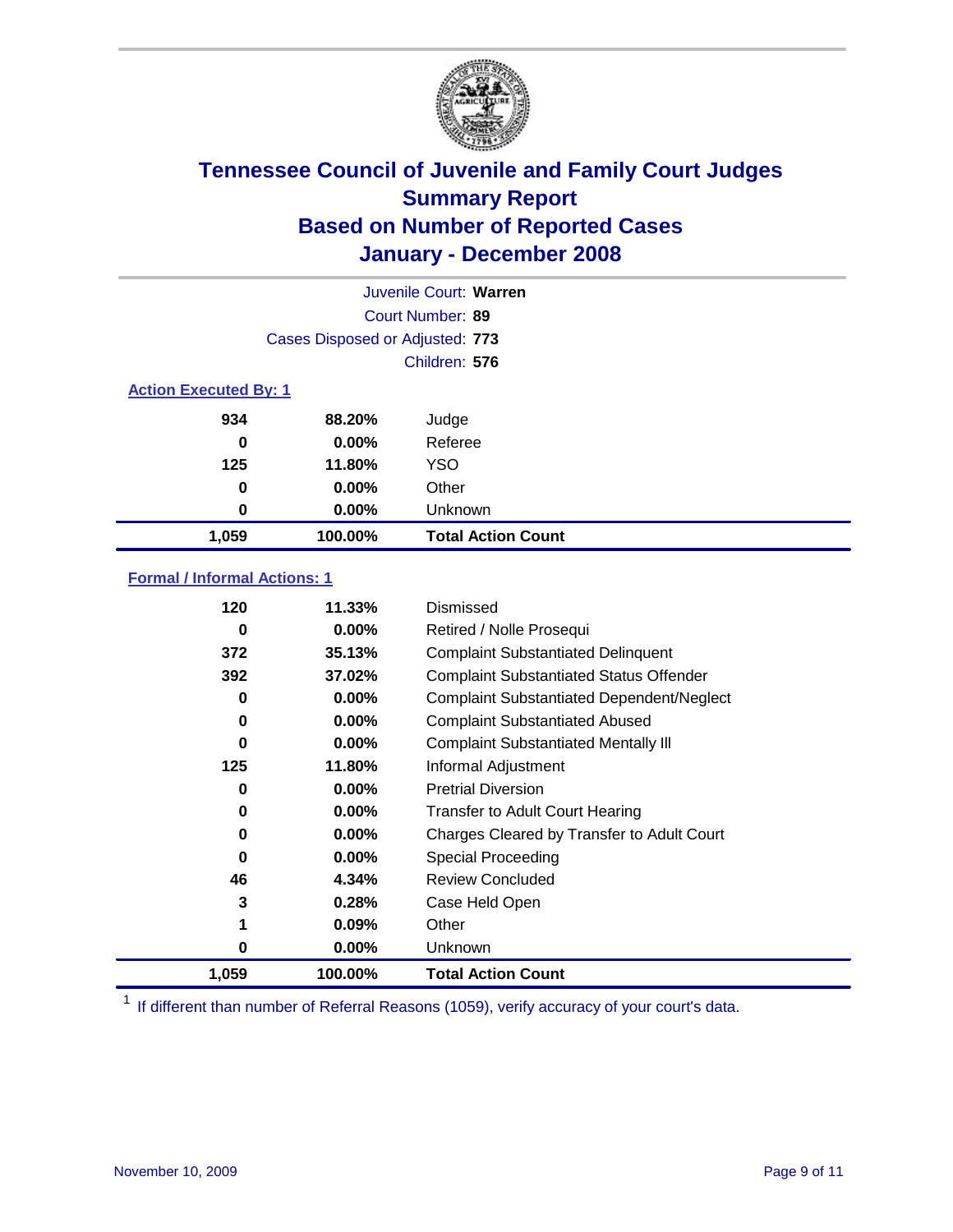

|                       |                                 | Juvenile Court: Warren                                |
|-----------------------|---------------------------------|-------------------------------------------------------|
|                       |                                 | Court Number: 89                                      |
|                       | Cases Disposed or Adjusted: 773 |                                                       |
|                       |                                 | Children: 576                                         |
| <b>Case Outcomes:</b> |                                 | There can be multiple outcomes for one child or case. |
| 69                    | 2.26%                           | <b>Case Dismissed</b>                                 |
| 0                     | 0.00%                           | Case Retired or Nolle Prosequi                        |
| 94                    | 3.08%                           | Warned / Counseled                                    |
| 44                    | 1.44%                           | Held Open For Review                                  |
| 45                    | 1.47%                           | Supervision / Probation to Juvenile Court             |
| 0                     | 0.00%                           | <b>Probation to Parents</b>                           |
| 8                     | 0.26%                           | Referral to Another Entity for Supervision / Service  |
| 96                    | 3.14%                           | Referred for Mental Health Counseling                 |
| 67                    | 2.19%                           | Referred for Alcohol and Drug Counseling              |
| 0                     | 0.00%                           | <b>Referred to Alternative School</b>                 |
| 0                     | 0.00%                           | Referred to Private Child Agency                      |
| 200                   | 6.55%                           | Referred to Defensive Driving School                  |
| 0                     | 0.00%                           | Referred to Alcohol Safety School                     |
| 1                     | 0.03%                           | Referred to Juvenile Court Education-Based Program    |
| 185                   | 6.06%                           | Driver's License Held Informally                      |
| 0                     | 0.00%                           | <b>Voluntary Placement with DMHMR</b>                 |
| 0                     | 0.00%                           | <b>Private Mental Health Placement</b>                |
| 0                     | 0.00%                           | <b>Private MR Placement</b>                           |
| 0                     | 0.00%                           | Placement with City/County Agency/Facility            |
| 1                     | 0.03%                           | Placement with Relative / Other Individual            |
| 500                   | 16.37%                          | Fine                                                  |
| 441                   | 14.44%                          | <b>Public Service</b>                                 |
| 14                    | 0.46%                           | Restitution                                           |
| 1                     | 0.03%                           | <b>Runaway Returned</b>                               |
| 64                    | 2.10%                           | No Contact Order                                      |
| 6                     | 0.20%                           | Injunction Other than No Contact Order                |
| 58                    | 1.90%                           | <b>House Arrest</b>                                   |
| 149                   | 4.88%                           | <b>Court Defined Curfew</b>                           |
| 1                     | 0.03%                           | Dismissed from Informal Adjustment                    |
| 0                     | 0.00%                           | <b>Dismissed from Pretrial Diversion</b>              |
| 1                     | 0.03%                           | Released from Probation                               |
| 0                     | 0.00%                           | <b>Transferred to Adult Court</b>                     |
| 0                     | $0.00\%$                        | <b>DMHMR Involuntary Commitment</b>                   |